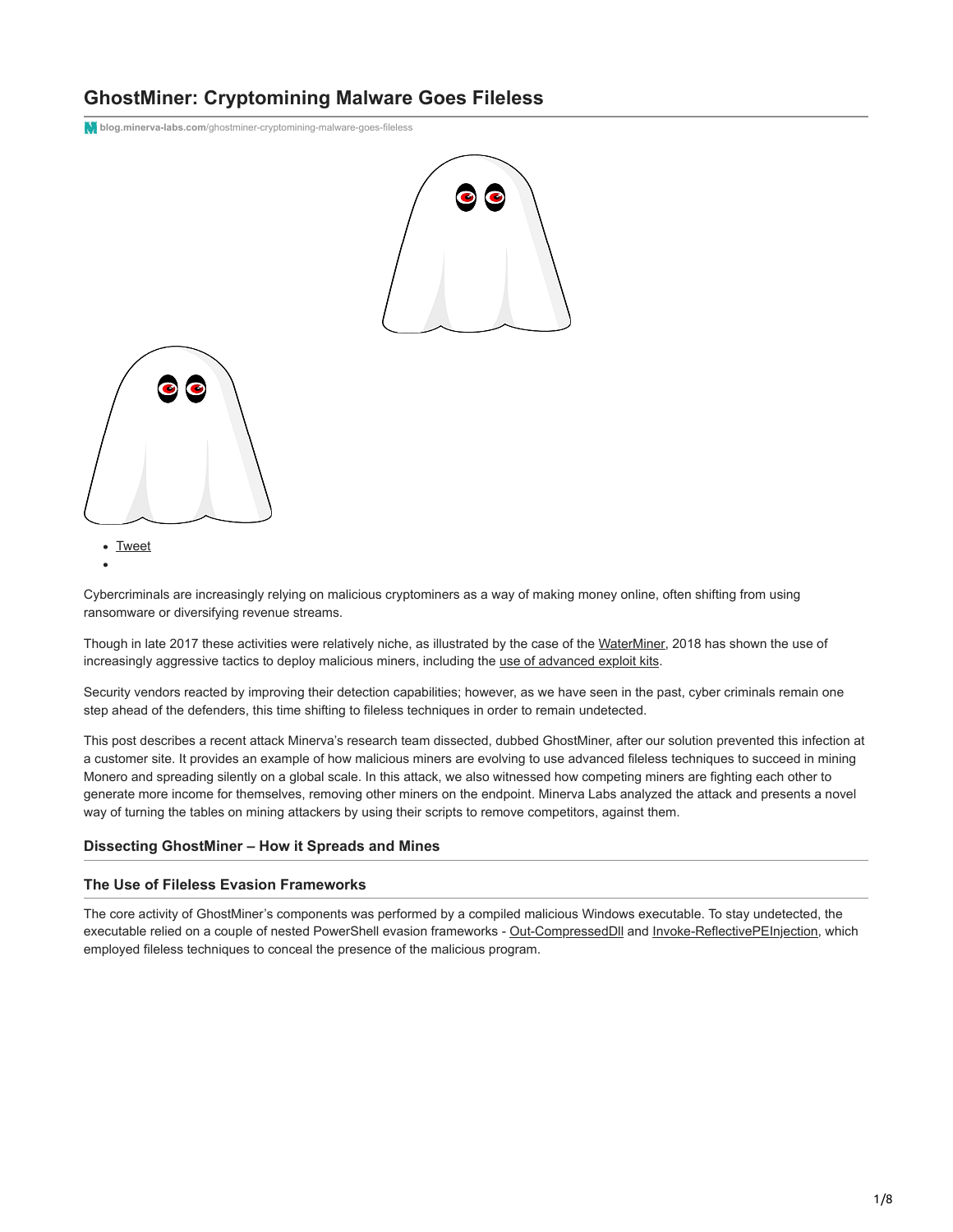

*Two PowerShell frameworks wrap the payload which is unpacked directly into the memory at runtime*

Each component was launched from a different PowerShell script:

- *ps1*: in charge of propagation by infecting new victims,
- *ps1* (or *WMI64.ps1* on x64 machines): mining Monero cryptocurrency

This evasive approach was highly effective at bypassing many security tools: some of the payloads analyzed were [fully undetected](https://www.virustotal.com/#/file/40a507a88ba03b9da3de235c9c0afdfcf7a0473c8704cbb26e16b1b782becd4d/detection) by all the security vendors:

|  |                                    | No engines detected this file                             |                                                   |                                                                  |                                |  |  |  |  |
|--|------------------------------------|-----------------------------------------------------------|---------------------------------------------------|------------------------------------------------------------------|--------------------------------|--|--|--|--|
|  | ≡<br>0/58                          | <b>SHA-256</b><br>File name<br>File size<br>Last analysis | WMI.ps1.bin<br>5.17 KB<br>2018-03-15 15:29:02 UTC | 40a507a88ba03b9da3de235c9c0afdfcf7a0473c8704cbb26e16b1b782becd4d |                                |  |  |  |  |
|  | <b>Details</b><br><b>Detection</b> | Community                                                 |                                                   |                                                                  |                                |  |  |  |  |
|  | Ad-Aware                           |                                                           | Clean                                             | AegisLab                                                         | Clean<br>$\tilde{\phantom{a}}$ |  |  |  |  |
|  | AhnLab-V3                          | $\bullet$                                                 | Clean                                             | ALYac                                                            | Clean<br>c                     |  |  |  |  |
|  | Arcabit                            | Ø                                                         | Clean                                             | Avast                                                            | Clean<br>O                     |  |  |  |  |
|  | Avast Mobile Security              |                                                           | Clean                                             | <b>AVG</b>                                                       | Clean<br>c                     |  |  |  |  |
|  | Avira                              |                                                           | Clean                                             | AVware                                                           | Clean                          |  |  |  |  |
|  | Baidu                              |                                                           | Clean                                             | BitDefender                                                      | Clean                          |  |  |  |  |
|  | Bkav                               |                                                           | Clean                                             | CAT-QuickHeal                                                    | Clean                          |  |  |  |  |

WMI.ps1 malicious miner goes undetected by all security vendors, analysis results as of March 21<sup>st</sup> 2018

This amazing result can be compared with [the compiled executable below](https://www.virustotal.com/#/file/97e1338de44f8c8799e2d0e0f32a1362a6084004ec64c754950e8bde50a33735/detection) from the same actors, implementing the same functionality of the miner hidden within WMI.ps1. Once the miner doesn't use a fileless technique, 41 vendors now detect the malicious payload:

| 41/63                 |                    | SHA-256<br>File name<br>File size<br>Last analysis | 41 engines detected this file<br>97e1338de44f8c8799e2d0e0f32a1362a6084004ec64c754950e8bde50a33735<br><b>Isass eve</b><br>368.5 KB<br>2018-03-21 12:37:15 UTC |  |            |  |                        |  |
|-----------------------|--------------------|----------------------------------------------------|--------------------------------------------------------------------------------------------------------------------------------------------------------------|--|------------|--|------------------------|--|
| Detection<br>Ad-Aware | Details            | Behavior                                           | Community <b>O</b><br>Generic Application CoinMiner.1.3D56                                                                                                   |  | AegisLab   |  | Troj.W32.Mineric       |  |
| AhnLab-V3             |                    |                                                    | Trojan/Win32.Miner.C2431625                                                                                                                                  |  | Arcabit    |  | Generic Application.Co |  |
| Awast                 |                    |                                                    | Win32Malware-gen                                                                                                                                             |  | <b>AVG</b> |  | Win32:Malware-gen      |  |
| Avira                 |                    |                                                    | TR/Crypt.FKM.Gen                                                                                                                                             |  | AVware     |  | Trojan.Win32.Generic!  |  |
| BitDefender           |                    |                                                    | Generic Application CoinMiner.1.3D56                                                                                                                         |  | ClamAV     |  | Win.Trojan.Cryptocoin  |  |
|                       | CrowdStrike Falcon |                                                    | malicious_confidence_60% (W)                                                                                                                                 |  | Cylance    |  | A Unsafe               |  |

*Miner now detected once fileless techniques are not used*

Minerva's [Memory Injection Prevention](https://minerva-labs.com/memory-injection) thwarted the fileless attack from both spreading and mining as it tried to unpack in memory.

### **Spreading GhostMiner**

Neutrino.ps1 infects new victims, seeking and attacking servers running the following applications:

- Oracle's WebLogic (using [CVE-2017-10271](https://nvd.nist.gov/vuln/detail/CVE-2017-10271), similar case already [reported](https://www.fireeye.com/blog/threat-research/2018/02/cve-2017-10271-used-to-deliver-cryptominers.html) by FireEye)
- MSSQL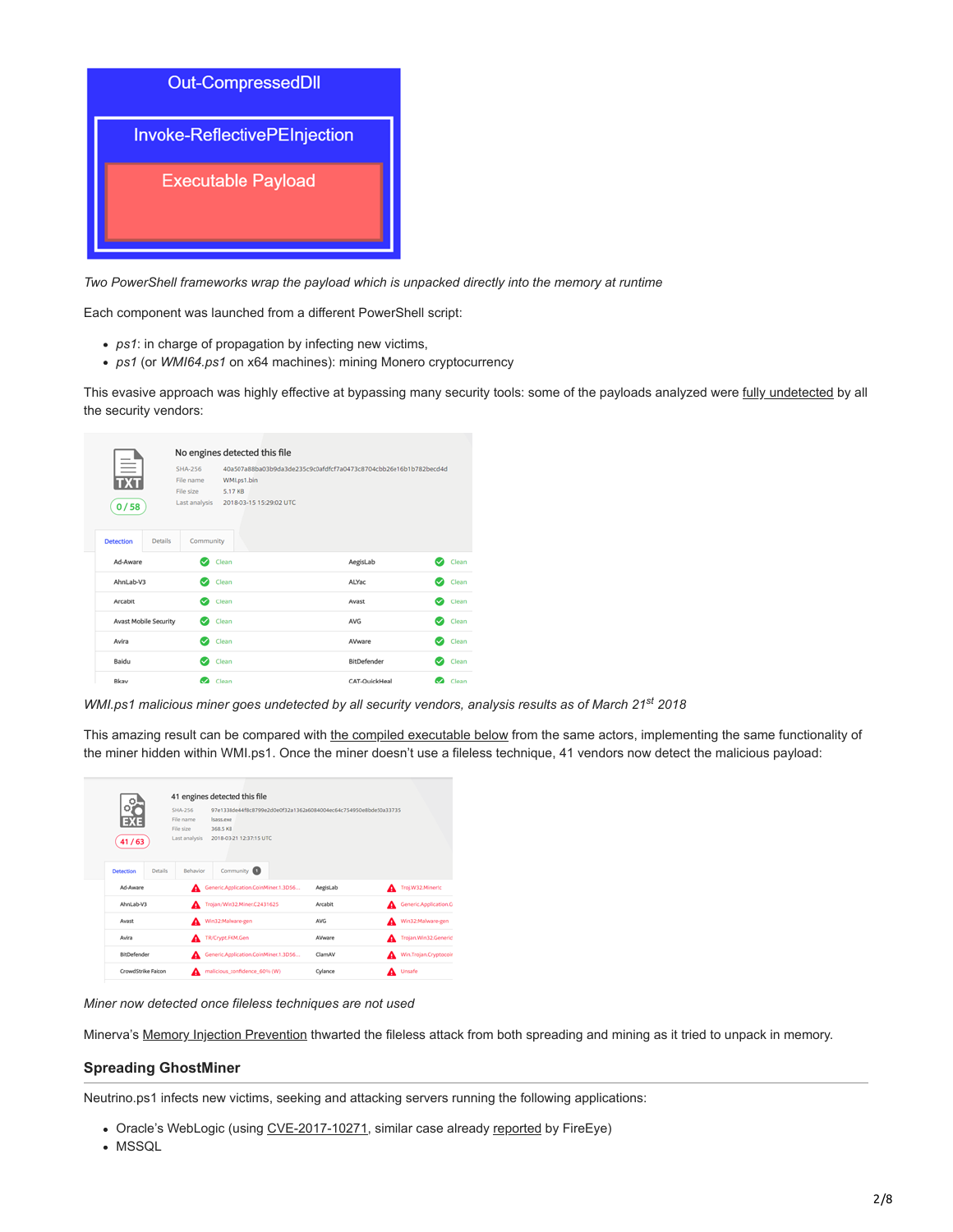phpMyAdmin

Despite the potential of targeting several applications, the attacks analyzed only aimed to exploit WebLogic servers. The malware accomplished this by randomly probing IP addresses, creating numerous new TCP connections each second with the expectation of eventually finding a vulnerable target.

| Security                 | Environment       | .NET Assemblies                             | .NET Performance |                             | Strings       |
|--------------------------|-------------------|---------------------------------------------|------------------|-----------------------------|---------------|
| Image                    | Performance       | Performance Graph                           |                  | Threads                     | <b>ТСР/IР</b> |
|                          | Resolve addresses |                                             |                  |                             |               |
| Prot                     | Local Address     | Remote Address                              |                  | State                       |               |
| <b>TCP</b>               | 58937             | 115.51.118.70:7001                          |                  | <b>SYN SENT</b>             |               |
| <b>TCP</b>               | 59016             | 114.130.151.218:7001                        |                  | SYN_SENT                    |               |
| <b>TCP</b>               | 58851             | 114.107.86.251:7001                         |                  | <b>SYN SENT</b>             |               |
| <b>TCP</b>               | 58854             | 111.67.148.242:7001                         |                  | SYN SENT                    |               |
| <b>TCP</b>               | 59106             | 110.238.146.91:7001                         |                  | SYN SENT                    |               |
| <b>TCP</b>               | 58856             | 109 220 107 36 7001                         |                  | <b>SYN SENT</b>             |               |
| <b>TCP</b>               | 58802             | 109.185.71.173:7001                         |                  | SYN SENT                    |               |
| <b>TCP</b>               | 59009             | 108.191.113.109:7001                        |                  | SYN_SENT                    |               |
| <b>TCP</b>               | 58757             | 108.140.78.184:7001                         |                  | <b>SYN SENT</b>             |               |
| <b>TCP</b>               | 58965             | 108.106.105.254:7001                        |                  | SYN SENT                    |               |
| <b>TCP</b><br><b>TCP</b> | 59082             | 108.50.97.158:7001                          |                  | SYN SENT                    |               |
| <b>TCP</b>               | 59068<br>58883    | 107.205.17.135:7001<br>107.204.145.182:7001 |                  | SYN_SENT<br><b>SYN SENT</b> |               |
| <b>TCP</b>               | 58889             | 107.140.181.251:7001                        |                  | SYN_SENT                    |               |
| <b>TCP</b>               | 58783             | 106.136.66.20:7001                          |                  | <b>SYN SENT</b>             |               |
| <b>TCP</b>               | 58950             | 106.121.205.146:7001                        |                  | <b>SYN SENT</b>             |               |
| <b>TCP</b>               | 59083             | 106.29.130.132:7001                         |                  | SYN_SENT                    |               |
| <b>TCP</b>               | 58787             | 104.216.218.151:7001                        |                  | SYN_SENT                    |               |
| <b>TCP</b>               | 58953             | 104.152.156.237:7001                        |                  | SYN SENT                    |               |
| <b>TCP</b>               | 59103             | 104.91.221.196:7001                         |                  | SYN SENT                    |               |
|                          |                   | Ш                                           |                  |                             | ٠             |
|                          |                   |                                             |                  |                             |               |
|                          |                   |                                             | OK               |                             | Cancel        |

*The distribution component of the miner scans for exploitable WebLogic servers on TCP port 7001*

To avoid detection by network security tools, this component of the attack communicates with its C2 server over HTTP by encoding requests and replies in Base64. Messages are exchanged using a protocol which includes a simple hand shake followed by a request to perform various tasks, such as, infect other servers or take screenshots. Once the task is completed, the client will report to the C2 and request another task:



In the following example, the original encoded message was blurred for confidentiality reasons; however, we added in the core elements of the decoded content to display key aspects of the message. The request (in red) includes a request for a new task with identifiers of the infected endpoint, the response (in blue) orders the malware to initiate a random hunt for exploitable WebLogic servers: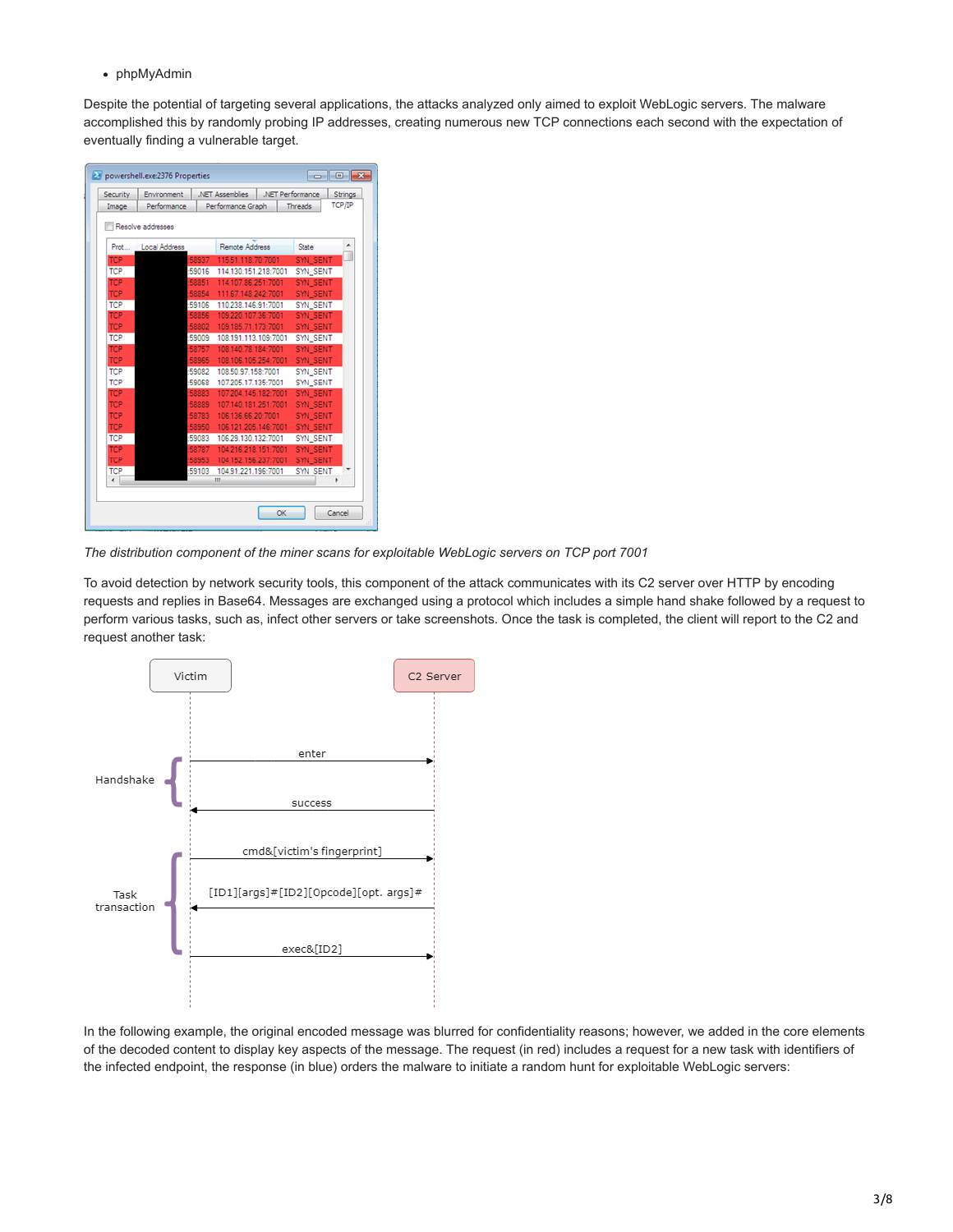

*HTTP request and response example which demonstrates how the threat was spread e.g. a task to scan and exploit WebLogic servers*

Note the referrer header is hard-coded: *qq.com* which is one of the most popular Chinese websites. This, alongside other indicators we found, suggests that the attacker crafted the malicious HTTP requests to hide in organizations with Chinese-speaking users.

How Mining was Performed in GhostMiner

The mining component itself, as mentioned above, is launched directly from memory using the evasion frameworks described above. It is a slightly customized version of the open source XMRig miner, as we observed in its outgoing traffic:



During the time of analysis, the operation was already running for roughly three weeks:



<sup>2</sup> Total Paid: 1.032348955000 XMR Paym

*Attackers' address stats, courtesy of [http://www.minexmr.com](http://www.minexmr.com/)*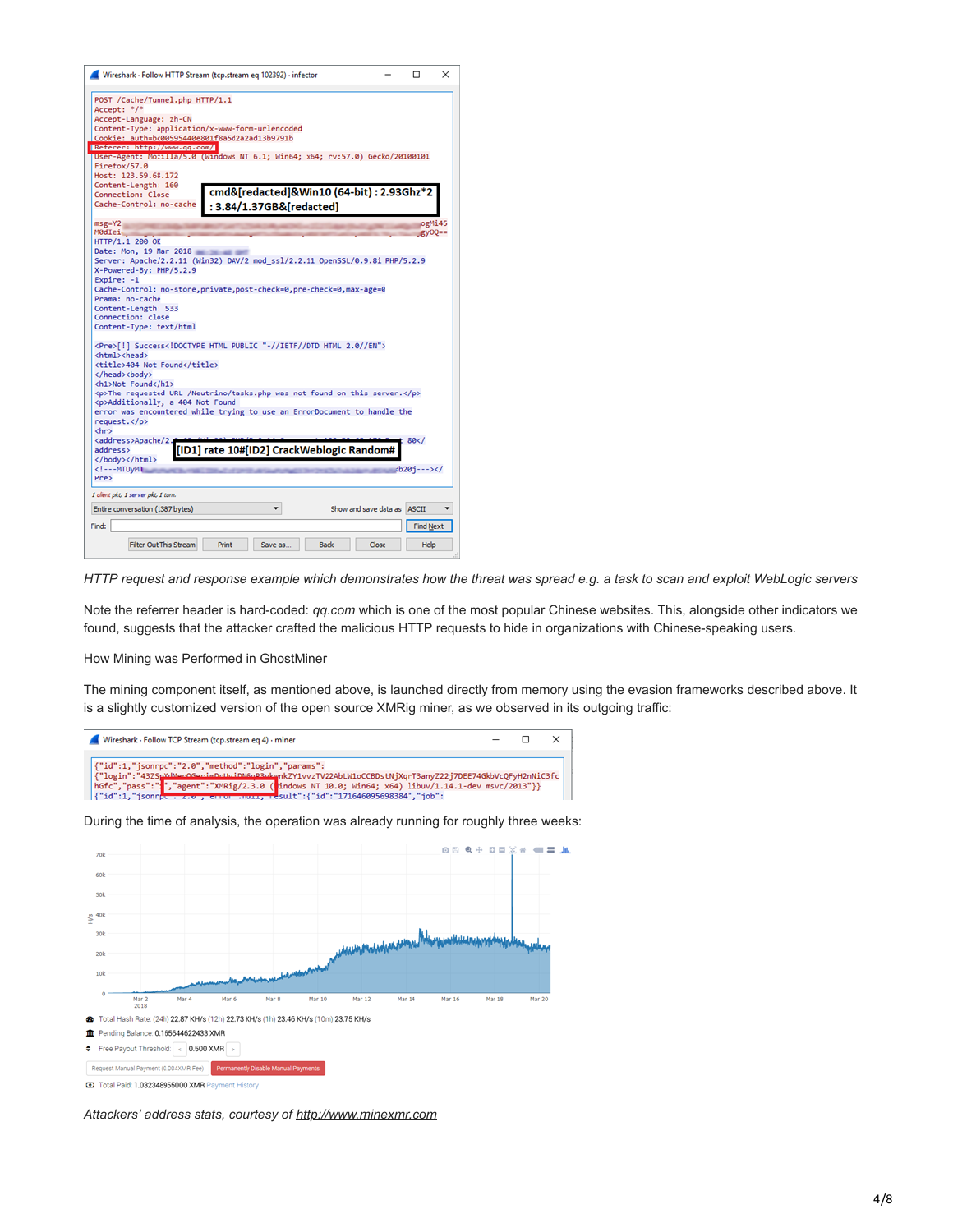As of the date of this publication, the accumulated sum in the XMR wallet associated with this campaign was a mere 1.03 XMR, equivalent to just over \$200. However, it is highly plausible that there are other addresses used in this campaign, undetectable due to Monero's anonymity features.

Another potential explanation for the low "revenues" of the GhostMiner campaign is the aggressive rivalry between mining gangs. There are plenty of potential victims, but the exploits and techniques they use are public. The attackers are aware that their competitors share the same toolset and try to infect the same vulnerable machines.

## **Eliminating Malicious Mining Competitors**

The battle on exploitable endpoints is fierce. This miner starts its operation only after eliminating the competition–killing any miner on the endpoint that they can identify. The sample we analyzed implemented a wide range of techniques, some weren't reported before, including:

- Kill running miners using PowerShell's "Stop-Process -force" command, detecting it by a hard-coded blacklist
- Stop and delete miner blacklisted services by name using *exe*
- Remove miners that run as blacklisted scheduled tasks by the task name using *exe*
- Stop and removie miners by their commandline arguments, e.g. if one of the arguments contains the word *"\*cryptonight\*"*–using WMI and PowerShell
- Stop and remove miners by going through the list of established TCP connections, looking for ports associated with miners (the data is collected using *exe*)



*Detecting and removing other miners by their arguments*

In the past, malware researchers such as Xavier Mertens ([@xme\)](https://twitter.com/xme) [suggested](https://isc.sans.edu/forums/diary/The+Crypto+Miners+Fight+For+CPU+Cycles/23407/) that defenders can use scripts similar to the "competitors killer" we've found as an IOC list to detect systems compromised by malicious miners.

We suggest taking it a bit further and consider running a slightly modified version of the "killer script" as an aid for incident response teams. We believe that it is a good starting point for writing one's own PowerShell script for removing malicious miners. The script is provided in Minerva's research team's [GitHub account.](https://github.com/MinervaLabsResearch/BlogPosts/tree/master/MinerKiller)

It implements all the aforementioned tactics – removing known processes, tasks and services by name and unfamiliar ones by arguments or TCP connections typical to miners.

**Note that MinerKiller is provided as-is with no liability, use it only if you know what you are doing! It might stop or even delete important processes in some cases!**

#### *Interested to learn more about what we're doing here at Minerva to protect endpoints?*

[Book](https://l.minerva-labs.com/schedule-a-meeting-with-minerva-labs-us-at-rsa-2018?hsLang=en-us) a demo at RSA 2018, we'll be at booth #2329, Moscone South or come hear us as BSides San Francisco on April 15<sup>th</sup> where our VP Research and co-founder, Omri Moyal will be talking about the [Rise of Coinminers](https://bsidessf2018.sched.com/event/E6ir)**.**

Request a Demo Today!

### **IOCs**

C2 IP Address: 123[.]59[.]68[.]172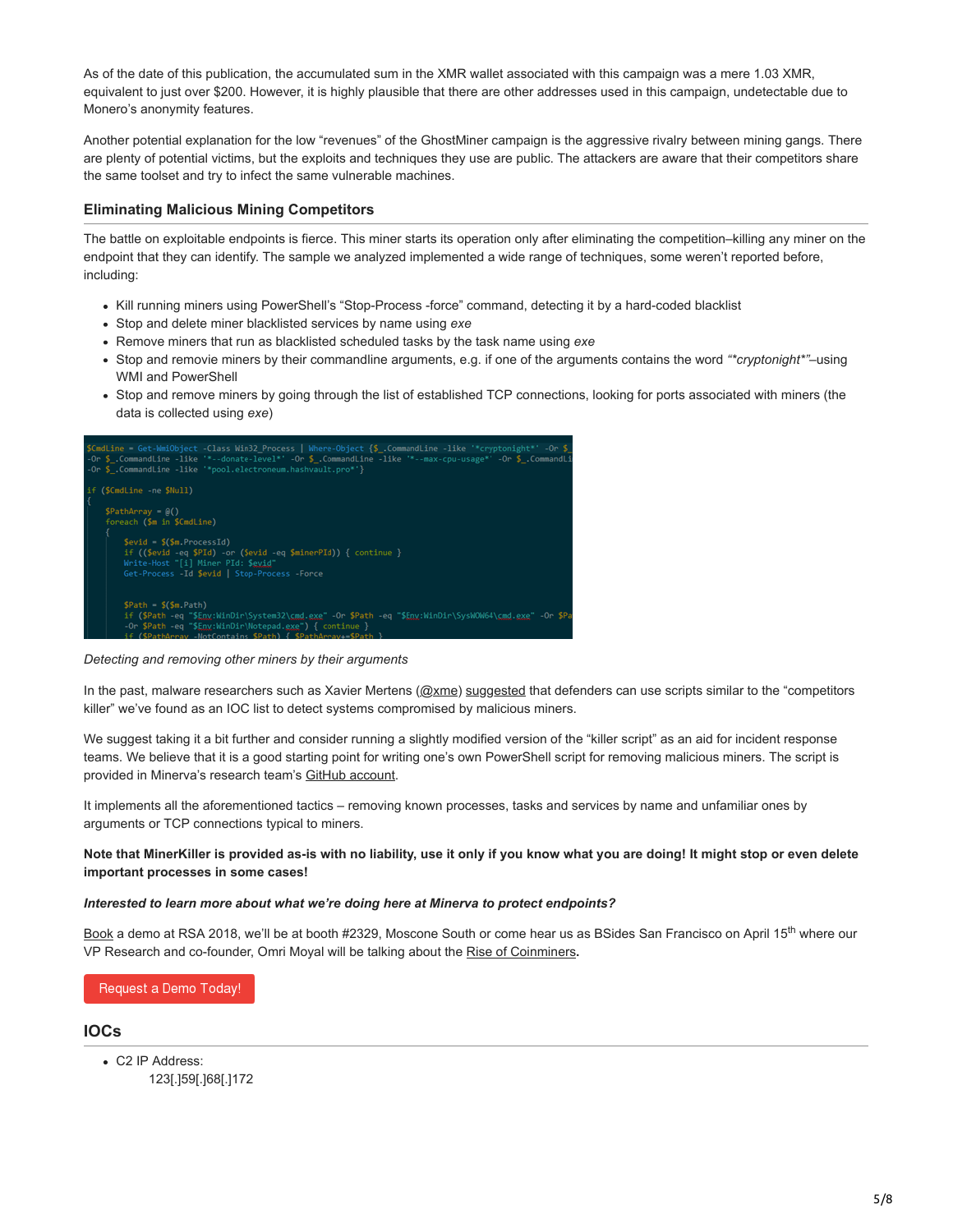- Hashes (SHA-256)
	- o Neutrino.ps1:
		- 4b9ce06c6dc82947e888e919c3b8108886f70e5d80a3b601cc6eb3752a1069a1
		- 9a326afeeb2ba80de356992ec72beeab28e4c11966b28a16356b43a397d132e8
	- WMI.ps1:
		- 40a507a88ba03b9da3de235c9c0afdfcf7a0473c8704cbb26e16b1b782becd4d
	- WMI64.ps1:
		- 8a2bdea733ef3482e8d8f335e6a4e75c690e599a218a392ebac6fcb7c8709b52
	- Associated Monero address:
		- 43ZSpXdMerQGerimDrUviDN6qP3vkwnkZY1vvzTV22AbLW1oCCBDstNjXqrT3anyZ22j7DEE74GkbVcQFyH2nNiC3fchGfc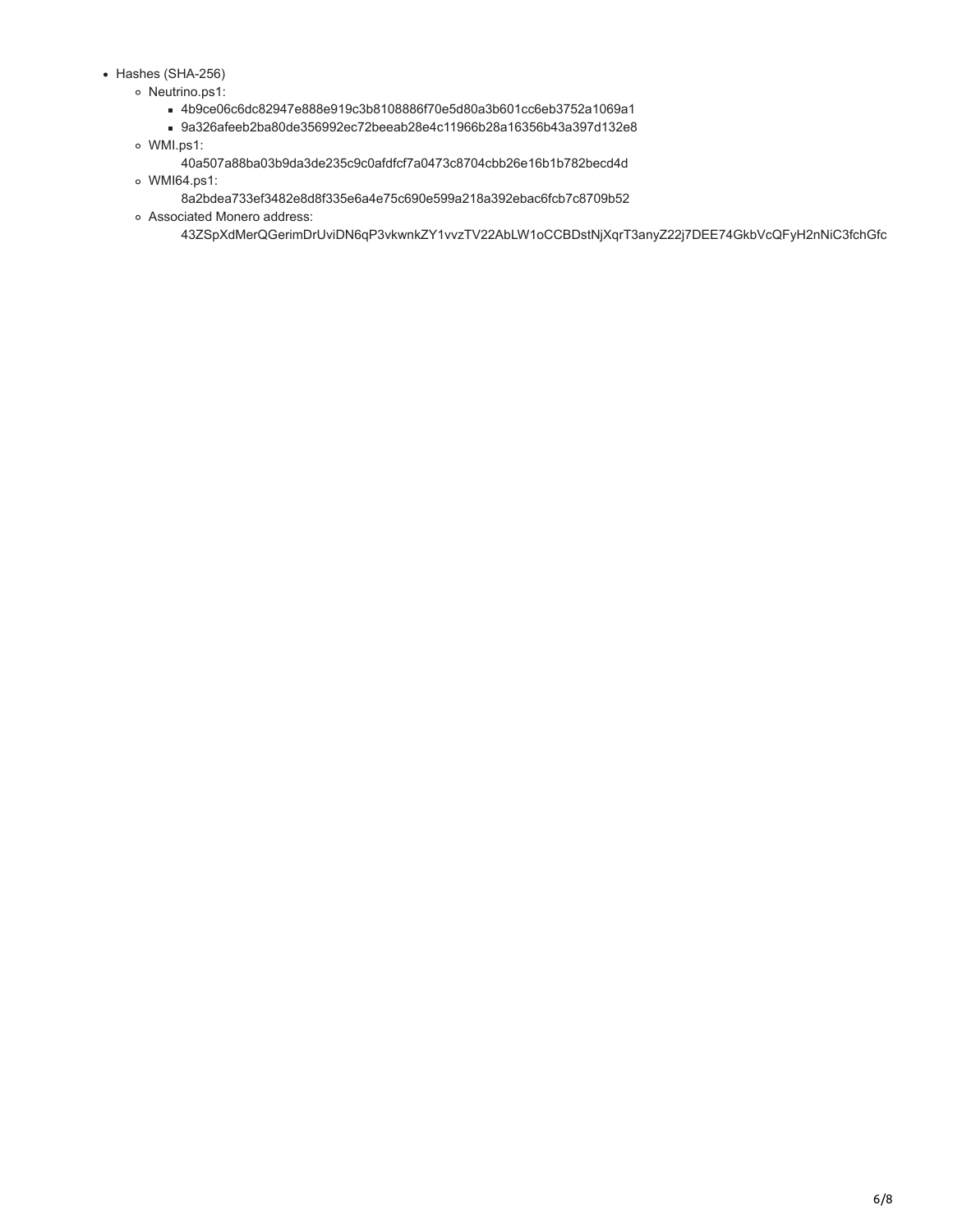- "Killer" script:
	- o Service names
		- **xWinWpdSrv**
		- SVSHost
		- **Microsoft Telemetry**
		- lsass
		- **Microsoft**
		- system
		- **Cracleupdate**
		- CLR
		- sysmgt
		- $g<sub>m</sub>$
		- WmdnPnSN
		- Sougoudl
		- Nationaaal
		- **Natimmonal**
		- **Nationaloll**
	- Task names
		- Mysa
		- **Mysa1**
		- **Mysa2**
		- **Mysa3**
		- ok
		- **Cracle Java**
		- Oracle Java Update
		- **Microsoft Telemetry**
		- Spooler SubSystem Service
		- **Dracle Products Reporter**
		- **Update service for products**
		- $g<sub>m</sub>$
		- ngm
	- Process names
		- msinfo
		- xmrig\*
		- minerd
		- **MinerGate**
		- Carbon
		- yamm1
		- upgeade
		- auto-upgeade
		- svshost
		- **SystemIIS**
		- SystemIISSec
		- WindowsUpdater\*
		- WindowsDefender\*
		- update
		- carss
		- **service**
		- csrsc
		- cara
		- javaupd
		- gxdrv
		- **I**smosee